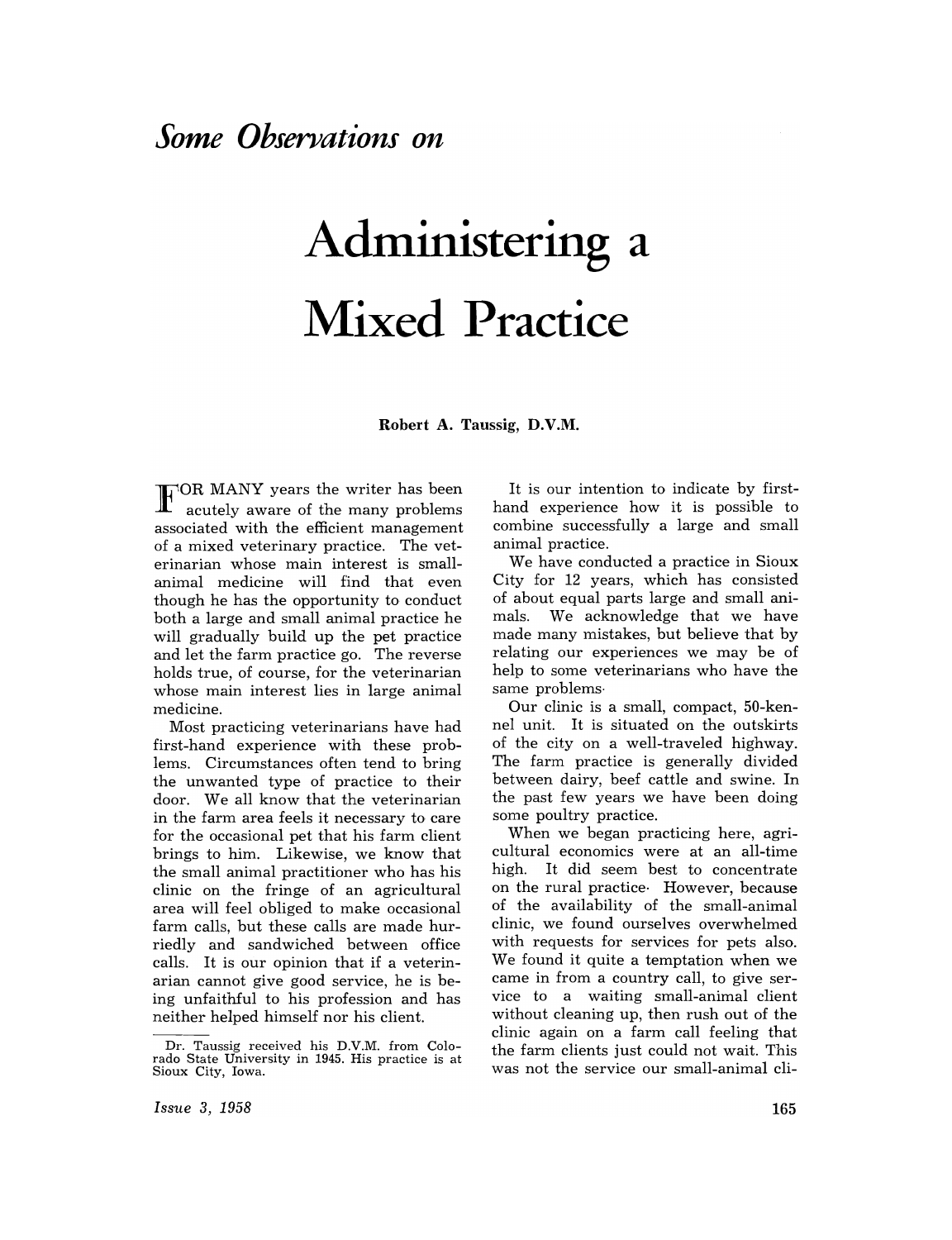ents deserved or expected. In time we began to realize that our small-animal clients had a right to expect a type of service they weren't getting from the busy farm practitioner. Therefore, we established regular office hours at the clinic; 11 to 12 in the morning, 3: 30 to 6 in the afternoon.

The observant reader, who has had experience in a farm practice, will object to the feasibility of keeping office hours. He will feel that it is impossible to regulate the schedule for farm calls in order to be back in the clinic in time for office hours. When we first started this schedule, we found it quite difficult; and many times completely abandoned the idea. However, we learned to do this by gradually educating our clientele and disciplining ourselves.

A factor that had even greater significance was the proper training of our lay personnel. For example, our office secretary, who also serves in the capacity of surgical nurse, has very specific instructions in answering the telephone. It is her job to not only schedule large animal calls, but also to make appointments for small animal clients- She is instructed to always mention our office hours to our small animal clients. This has resulted in an educated clientele. The hours 11: 00 to 12: 00 a.m. and 3: 30 to 6: 00 p.m- have generally provided enough time for most of our clients to be properly served. Naturally there must be exceptions. Our office secretary also, in answering the telephone, tactfully requests the farm clients to call early in the morning when they want service. This has permitted us to make most of our calls between the hours of 7: 00 and 11: 00. Other farm calls are made after lunch between 1: 00 and 3: 00. Of course, urgent calls that come in during afternoon office hours must be made after 6: 00.

At first we were concerned that our farm clients would object to the hours that service was not available. Yet, as time went on they came to realize that there are very few calls that are so urgent that a couple hours is the difference between life and death.



Dr. Robert A. Taussig

The following examples might illustrate this. Farmer Jones has fifty head of calves to dehorn and wants to start the job at  $9:30$  a.m. A job like this would ordinarily take the writer several hours. This would make it impossible for us to be back at the clinic for 11: 00 office hours, so we tactfully suggest that the job be started earlier. Farmer Jones usually obliges. At another time Farmer Smith calls at 4: 00 p.m- and with a note of urgency in his voice requests that we come and treat his cow for milk fever. By careful questioning we ordinarily discover that the cow is not comatose, and that it will be perfectly safe to wait until after the office closes at 6: 00. If after this questioning we learn that Farmer Smith's cow is in serious condition and needs immediate help, we of course, leave the office and the office nurse informs the small animal clients that the Dr. had an emergency. This has rarely occurred. The point we make here is that most of the farm calls can be adjusted so that the veterinarian can keep regular office

*Iowa State College Veterinarian*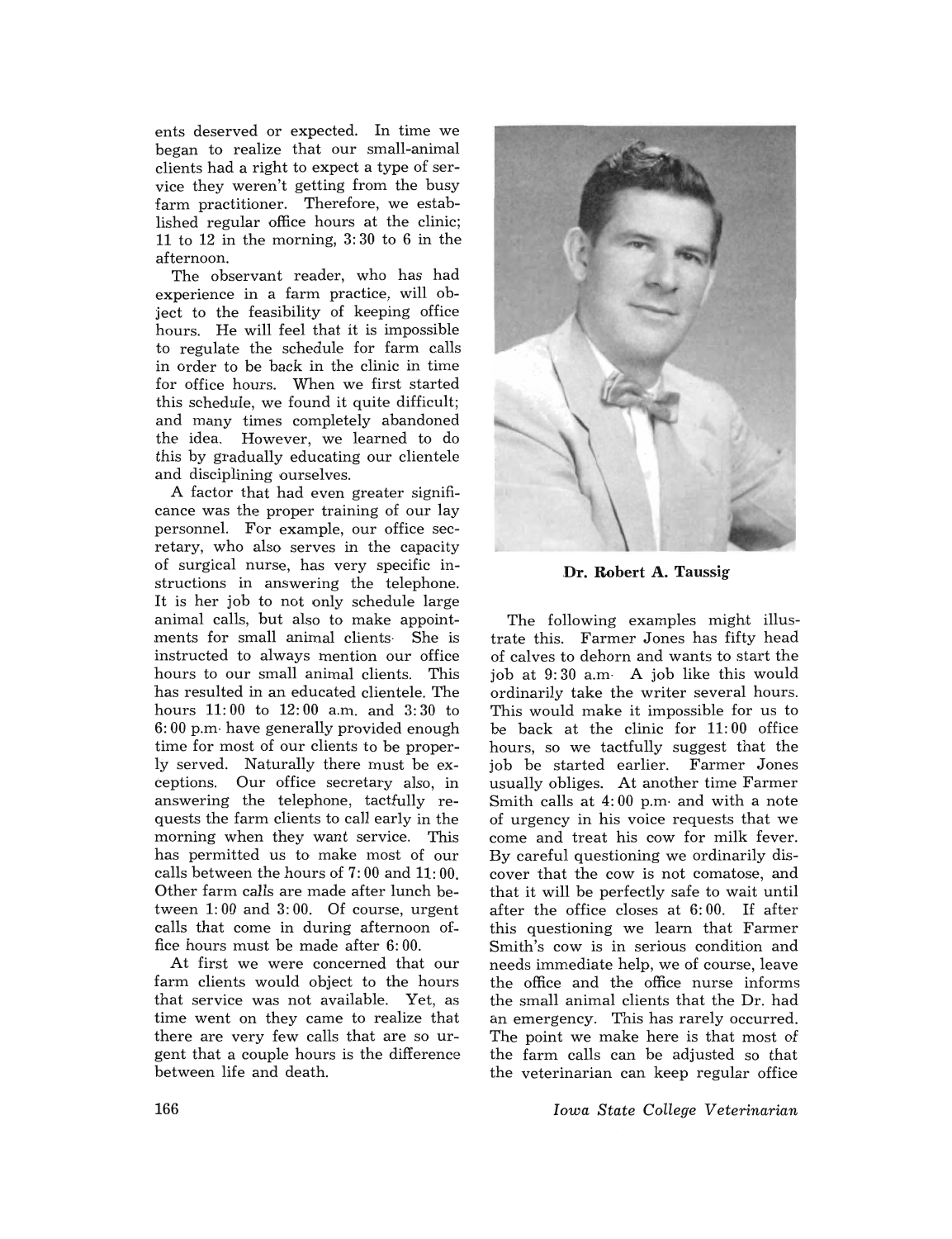hours. Also many farm clients have come to appreciate the office hours and know that they can find a veterinarian for consultation at a specific time. In addition to this, farm clients have found it very advantageous to come to the office during office hours to pick up any drugs or other dispensible products In this way they can have the advice of the veterinarian as to how to properly use the product that they have purchased. We know that this has been a big boost to the dispensing aspect of the practice·

Our day begins in the clinic as we briefly check hospitalized pets. This is done before any farm calls are made. At this time we leave instructions for special feeding or any treatment that can be given by the office nurse. If surgery is to be done, instructions are left as to the proper instruments to  $b_{\gamma}$  autoclaved. If any laboratory work such as fecal examination, urinalysis, or preparation of culture media is necessary, specific instructions are left· Then we leave for the farm calls. When we return, the kennel man has exercised and fed the dogs and cleaned the kennels. The nurse has dusted and mopped, made out a day sheet of the hospitalized pets, prepared instruments for surgery, done laboratory work answered the telephone and taken in and dismissed pets. Our office nurse has been thoroughly trained to deal with clients and to administer first-aid measures in the absence of the veterinarian. When the office nurse must admit a small animal in the absence of the veterinarian, she is careful to take a very complete history and write down all the pertinent facts.

Immediately after returning from farm calls and after cleaning up, we acquaint ourselves with the telephone calls that have come in and the messages that have been left. We do this even if small animal clients are waiting in the reception room. If there is time before office hours we do whatever treating and surgery we can. Then at 11: 00 we are ready to see clients. Clients and their pets are rrought into the examination room by the office nurse. She has made out a

record card and obtained a brief history. If the patient is one we have had in the clinic before, she gets out the old record· While it is of vital importance to work fast in order to get the most clients served in the shortest time, it must be done with no obvious attitude of hurry. Nothing is so dissatisfying to a client as to hurry through an examination and brusquely dismiss them. Speed must be accomplished without sacrificing the good will of the client. The clients themselves realize how busy you are when they see several waiting. They are not as leisurelv in their conversation as they would be if the office hours were longer and clients came in one at a time.

After lunch, the farm calls received during the morning can be made or surgery and treating can be done until 3: 30 when office hours start again. Our clinic is open and ready at 8: 00 in the morning. At no time is it unattended until closing time at 6: 00 p.m. We have never felt it necessary to be open on Sundays. In most instances we make ourselves available for any emergencies. We have found the automatic answering and recording telephone device very helpful for use on Sundays and holidays.

We would like to emphasize the importance of the telephone. This instrument can take up a great deal of the time of a busy practitioner, but is vital to his practice. By analyzing telephone calls we have discovered that more than half of them do not really require the veterinarian. Although we are very careful to instruct our office nurse not to give advice or to recommend treatment of any kind, we have discovered that she can answer most questions satisfactorily· When the telephone rings, the office nurse always answers it and if the caller asks to speak to the veterinarian, she automatically asks the caller for his name. She asks, "May I tell him who is calling please?" This usually is sufficient to suggest that the veterinarian is busy and then the caller will tell the office nurse the reason for his call. Often it is to ask the fee for a certain type of surgery or inoculation or some other non